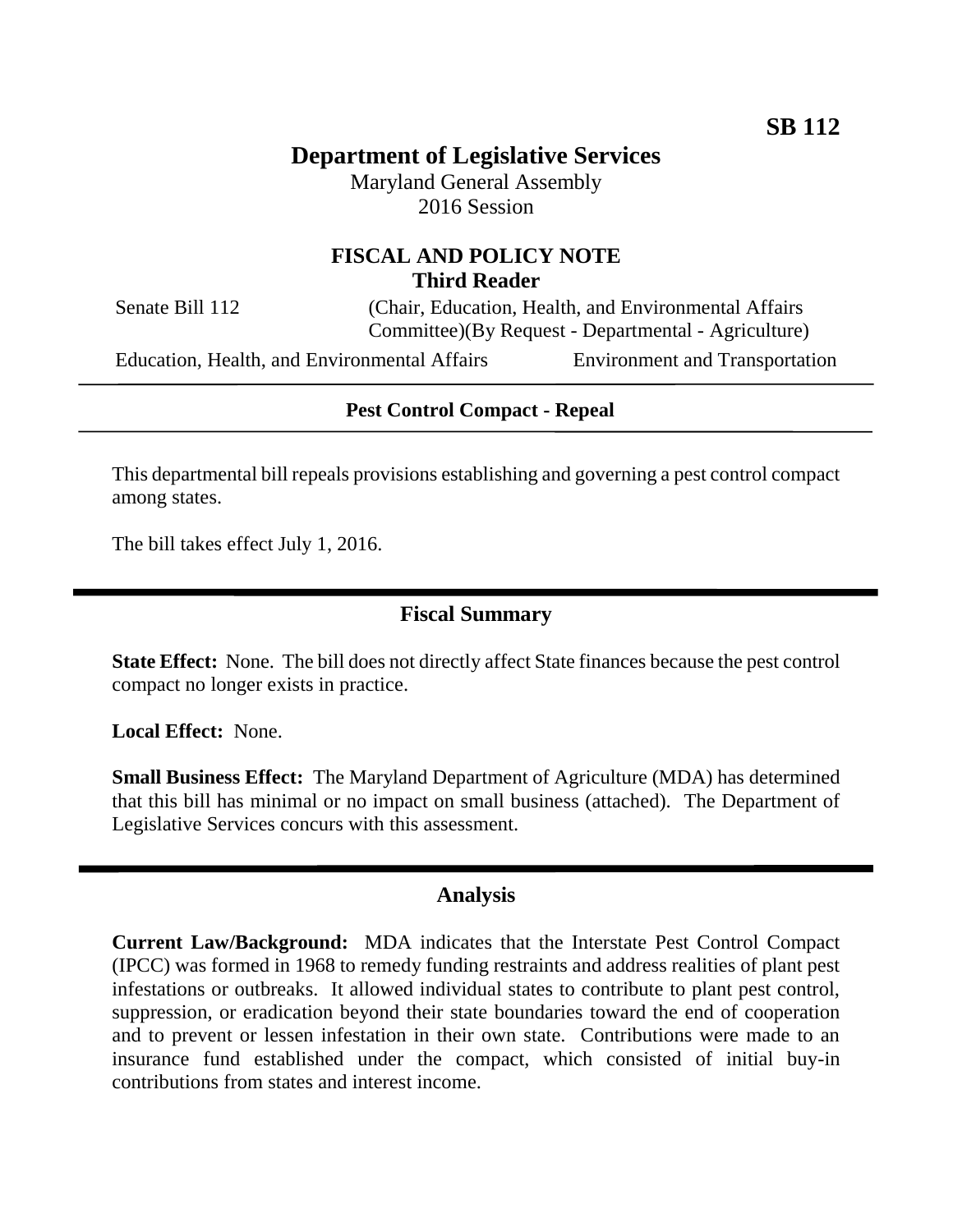According to MDA, in 2012 the Internal Revenue Service reclassified IPCC from a public charity to a private foundation, which had significant tax implications for IPCC and the insurance fund. In September 2012, the governing board of IPCC voted to dissolve the compact and transfer the balance of the insurance fund to the National Association of State Departments of Agriculture's Research Foundation. Maryland had not contributed or accepted money under the compact in many years. IPCC ended operations in February 2013.

### **Additional Information**

**Prior Introductions:** None.

**Cross File:** None.

**Information Source(s):** Maryland Department of Agriculture; Interstate Pest Control Compact, 2012 Annual Report; Department of Legislative Services

**Fiscal Note History:** First Reader - January 20, 2016 md/lgc

Analysis by: Scott D. Kennedy Direct Inquiries to:

(410) 946-5510 (301) 970-5510